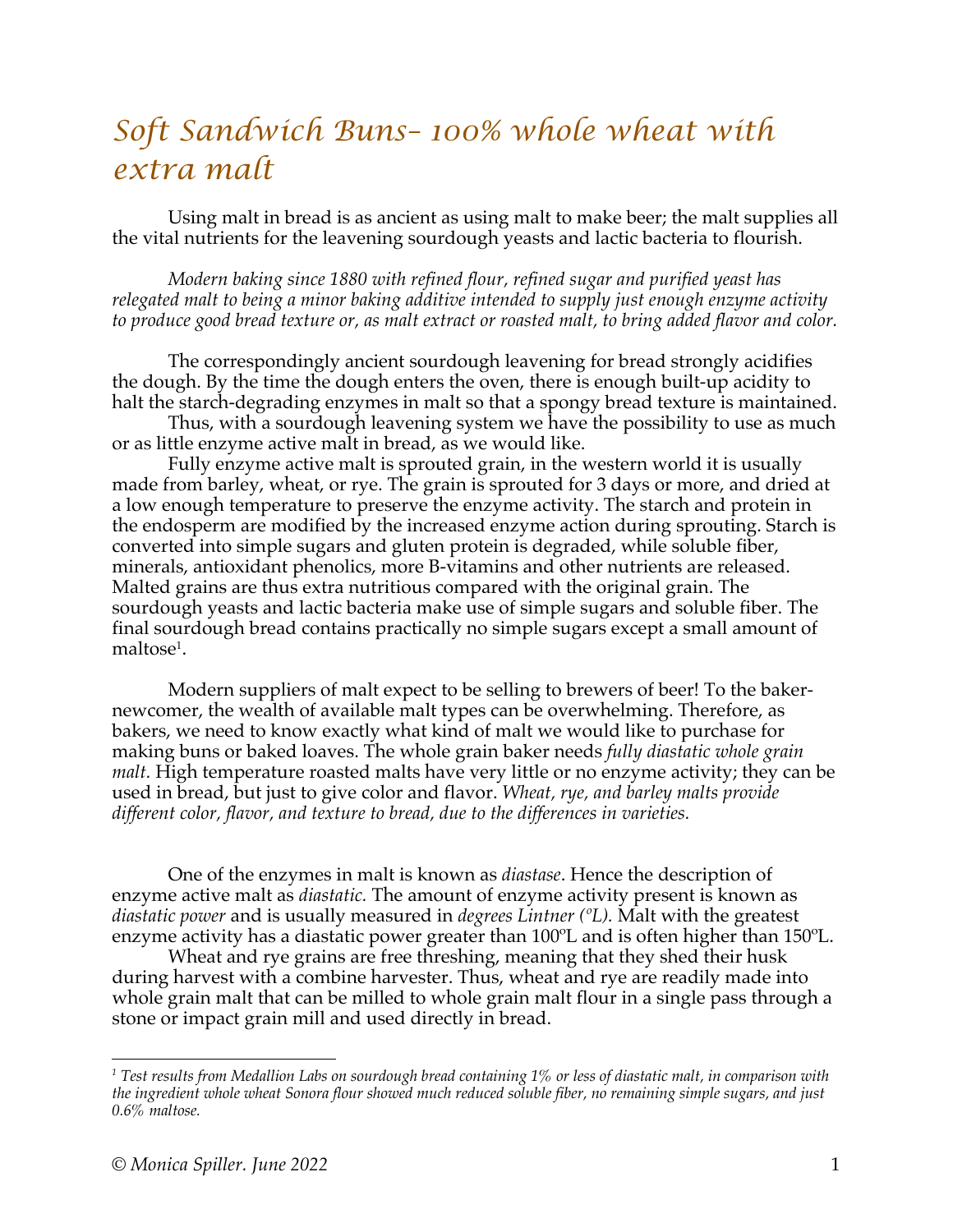At the moment, most barley is grown for making malt for beer. This *barley for beer* keeps its husk during harvest; it is *not* free threshing. Milling this type of barley produces a mix of barley malt flour and husk. For beer-making, this combination of malt flour and husk is mixed with warm water to dissolve all the sugars and other soluble nutrients wanted for the beer fermentation. Filtering this off as a clear solution is made easier because the husk forms a filter bed in the bottom of the perforated containing vessel. The brewer would normally use this solution extracted from malt directly to ferment into beer. However, the extract can alternatively be evaporated to a concentrated sweet syrup, known as *malt extract.* Generally, malt extract has little or no diastatic power, but it can be used by bakers to add nutrients for the yeasts and lactic bacteria, and to sweeten, color and flavor bread. If the goal of the baker is 100% whole grain bread, the use of this extract means that a significant grain ingredient is less than 100% whole grain. *Briess Malt & Ingredients Company,* mentioned below, sells barley malt for food that is *whole grain*. Presumably they have a system for removing the husk from the barley for beer, such that the bran is not removed.

When truly 100% whole grain barley grain and malt are desired, the easier starting point is free threshing barley. Free -threshing barley sheds its husk during combine harvesting in the same way as wheat and rye. Such barley is said to be *hullless, husk-less, or naked* and is ancient, but rarely grown currently. Thus, as 100% whole grain bakers we need to ask farmers to grow free-threshing barley and ask maltsters to produce diastatic hull-less barley malt for bakers, and so create the supply chain.

Currently in 2022, in the San Francisco Bay area we have *Admiral Maltings,* producing fully diastatic wheat and rye malts from California grown organic wheat and rye, and the possibility for naked barley malt in the near future. Large scale maltsters supply malt wholesale. One of the few, perhaps the only large-scale maltster supplying malt for use in foods including bread, is the *Briess Malt & Ingredients Company* in Wisconsin. For home brewers and bakers, large-scale maltsters distribute their malt through retail micro-brewing suppliers on-line, such as *More Beer!* and sometimes through bakery ingredient suppliers.

The next question is how much diastatic malt to use in bread? Is there a limit? I'd suggest that there is no limit, except to realize the nature of malted grain flour. The starch has been mostly converted to sugars and the gluten protein has been degraded so that it cannot hold the dough structure as before malting. The sourdough microorganisms likely use all the simple sugars present and a portion of the soluble fiber from the malt. The amount of residual sweetness increases as more malt is added.

The following recipe is an example showing replacement of 10% spelt wheat flour with diastatic rye malt. A  $10\%$  replacement of wheat flour in bread is generally accepted as an amount that keeps the bread texture and volume little changed from the corresponding all-wheat flour formulation. At 25 and 33% replacement of wheat flour with diastatic rye malt the flavor is heartily sweet-sour. At 100% replacement of the wheat flour with wheat malt, the buns are sweet and still open-textured but with much reduced reduced volume. The variations are infinite!

*Continued on next page*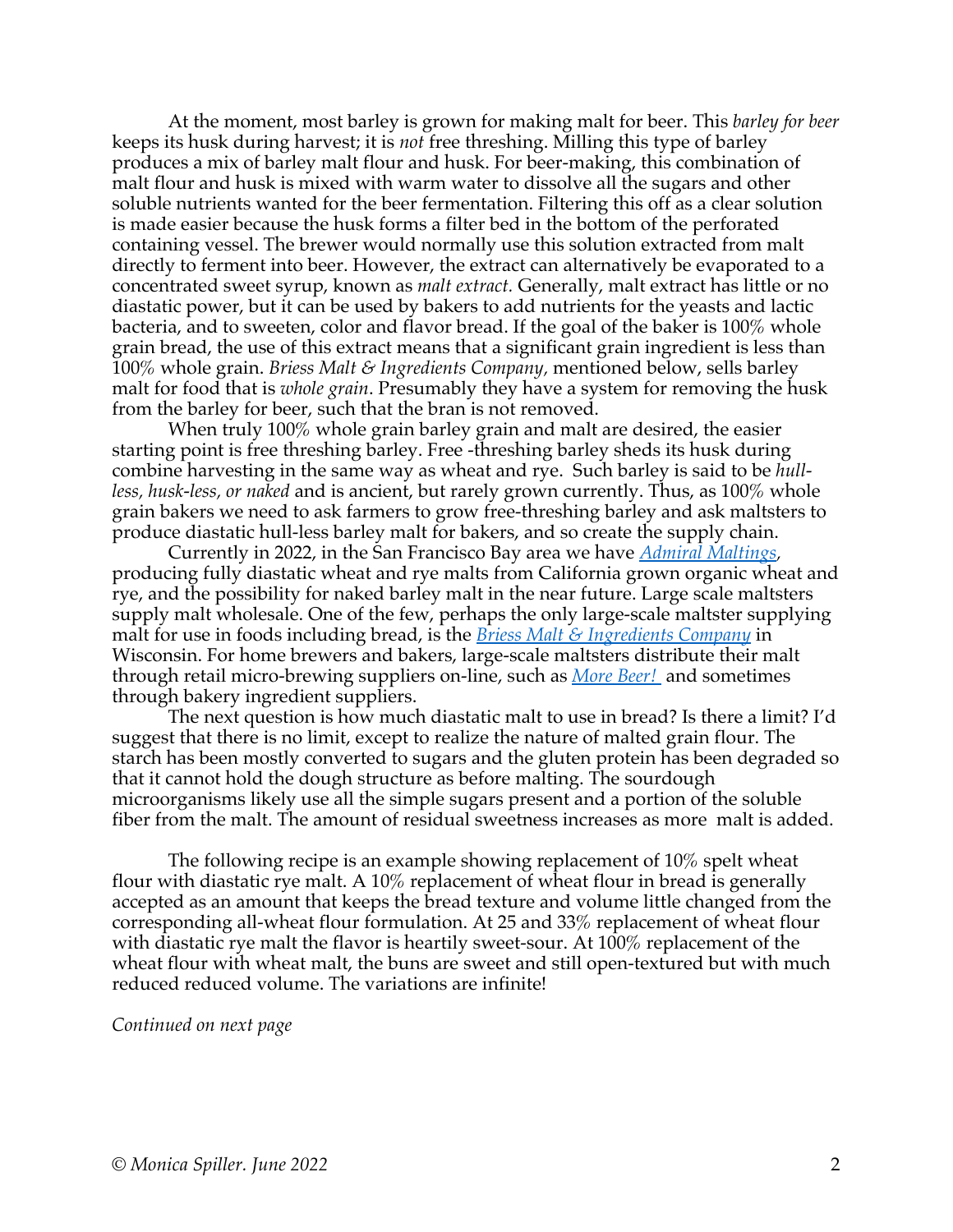*Ingredients for 12 round 3 inch buns, based on 500 grams mixed whole spelt wheat and whole rye malt flours.*

| Ingredients Grams                               |    | Bakers per cent |
|-------------------------------------------------|----|-----------------|
| $100\%$ whole spelt wheat flour   450           |    | 90              |
| Diastatic rye malt flour* 50                    |    |                 |
| Salt $\vert$ 7.5                                |    | 1.5             |
| Water at $86^{\circ}F(30^{\circ}C)$   300 - 350 |    | $60 - 70$       |
| Mature whole wheat barm sourdough starter**     | 50 |                 |

*\*Base wheat or rye malt grain with diastatic power greater than 100 (degrees Lintner/ pound of grain) is available from micro-brewing supply houses. Grind to whole malt flour using home grain mill.*

\*\* *See whole wheat barm and sourdough recipes at www.wholegrainconnection.org*

## *Method*

[] In mixing bowl, mix flour and malt.

[] In a separate container add water and dissolve salt. Add mature barm sourdough. Mix well and add the water-mixture to flour-mixture in mixing bowl. *Use smaller amount of water for first attempt. Note the amount of water used, for future reference. The goal is a medium stiff, smooth, and workable dough.*

[] Mix well until ingredients are completely and smoothly incorporated. Leave to ferment in a covered container, at  $86^{\circ}F(30^{\circ}C)$  for 4 hours.

[] Punch dough down and knead briefly, to finish dough development. Divide into 12 equal-weight pieces. Round dough pieces and cover them with a moist cloth. Rest at 86ºF (30ºC) for 15-30 minutes.

[] Preparation for final rise depends on the planned use of either a stove top steamer or steam-baking in a combi-oven:

**•For stove top steaming in bamboo steamer**, place rounded dough pieces on individual 3 to 4-inch squares of baking parchment paper. Gently press into a disk with fingertips, keeping thickness of a half inch. Cover with a moist cloth and leave for final rise at 86ºF (30ºC) for 2 hours.

**•For combi-oven steaming on perforated or plain sheet pans,** place 12 rounded dough pieces on a half-size sheet-pan (18 x 13 inches) lined with baking parchment paper. Gently press dough pieces into a disk with fingertips, keeping thickness of a half inch. Cover with a sheet of baking parchment and a moist cloth. Leave for final rise at 86ºF (30ºC) for 2 hours. *Note: the cover of parchment paper maintains a continuous shiny crust on top of buns and is kept in place during the oven steaming.*